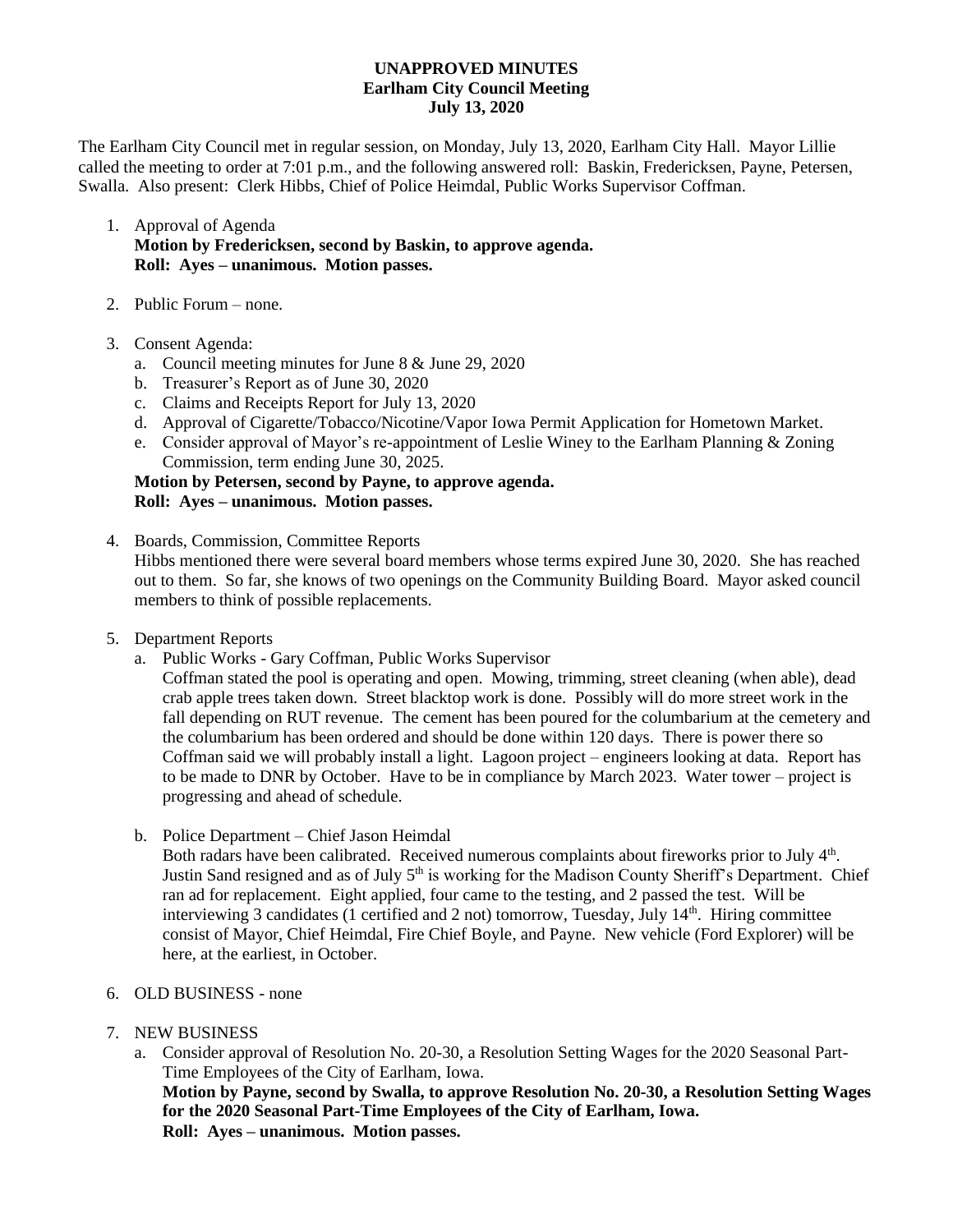- b. Consider approval of 28E Agreement between the Board of Education of the Earlham Community School District and the Council of the City of Earlham, Iowa Coffman explained a few of the changes. Mayor stated this is a 5-year agreement, and explained the purpose of the 28E Agreement **Motion by Swalla, second by Baskin, to approve 28E Agreement between the Board of Education of the Earlham Community School District and the Council of the City of Earlham, Iowa Roll: Roll: Ayes – unanimous. Motion passes.**
- c. Contesting of mowing bill for  $155 \text{ E } 1$ <sup>st</sup> Street Joe Nugent Hibbs explained Mr. Nugent unable to attend meeting. He will be at the August meeting. Coffman described the height of the vegetation before the City mowed the property. He said he spoke with Mr. Nugent right after it was mowed.
- d. Request for sewer credit for 115 NW Locust Avenue Amy Eddy Hibbs explained a hose was left on. Found when they realized the basement was flooded. Coffman stated this property has a dirt basement, so no water went into the sanitary sewer. **Motion by Petersen, second by Swalla, to approve the sewer credit for 115 NW Locust. Roll: Ayes – unanimous. Motion passes.**
- e. Discussion on columbarium fees and opening/closing fee share Hibbs explained contract with Johnson Funeral home regarding opening/closing stated city will agree to 50/50 split of the opening/closing fees. Hibbs and Coffman stated they did not feel the City needed to make money off of that since the niche has already been paid for. Council agreed. Hibbs stated she posed the question of how much to charge for the niche to clerks on clerknet. No one responded, but she did talk to Waukee, who charges \$550 per niche, which includes the initial opening. Council asked Hibbs to reach out to other cities again regarding sale prices. Ordinance will be required to sets fee.
- f. Discussion on possible annexation.

Mayor stated land east of lagoon looking into annexation for possible residential development. Representative spoke with Mary Sue and Mayor. Voluntary annexation is relatively simple. When they are ready, plans should be brought to City Council, which will be forwarded on to Planning and Zoning Commission for their review, then sent back to Council for approval. Discussion on infrastructure. There would be 10-12 lots along the north side of the road, and a possible street added behind to the north.

- g. Formation of Hiring Committee, and set time and date for meeting to discuss Utility Billing Clerk opening and applicant interviews. Committee will comprise of Mayor, Petersen and Swalla. Hibbs and Utility Billing Clerk Willem will sit in on the interviews to help with questions. Interview tentatively set for Monday, July  $20<sup>th</sup>$ . *(Date of interviews later changed to July 15th)*
- 8. Mayor's Report none
- 9. Clerk's Report

Hibbs stated she received a letter today from a resident, addressed to the Board of Adjustment, requesting chickens in city limits. Fredericksen said council addressed this issue several years ago and it was voted down at that time. Hibbs will contact resident and invite to next council meeting to speak to the council if they wish.